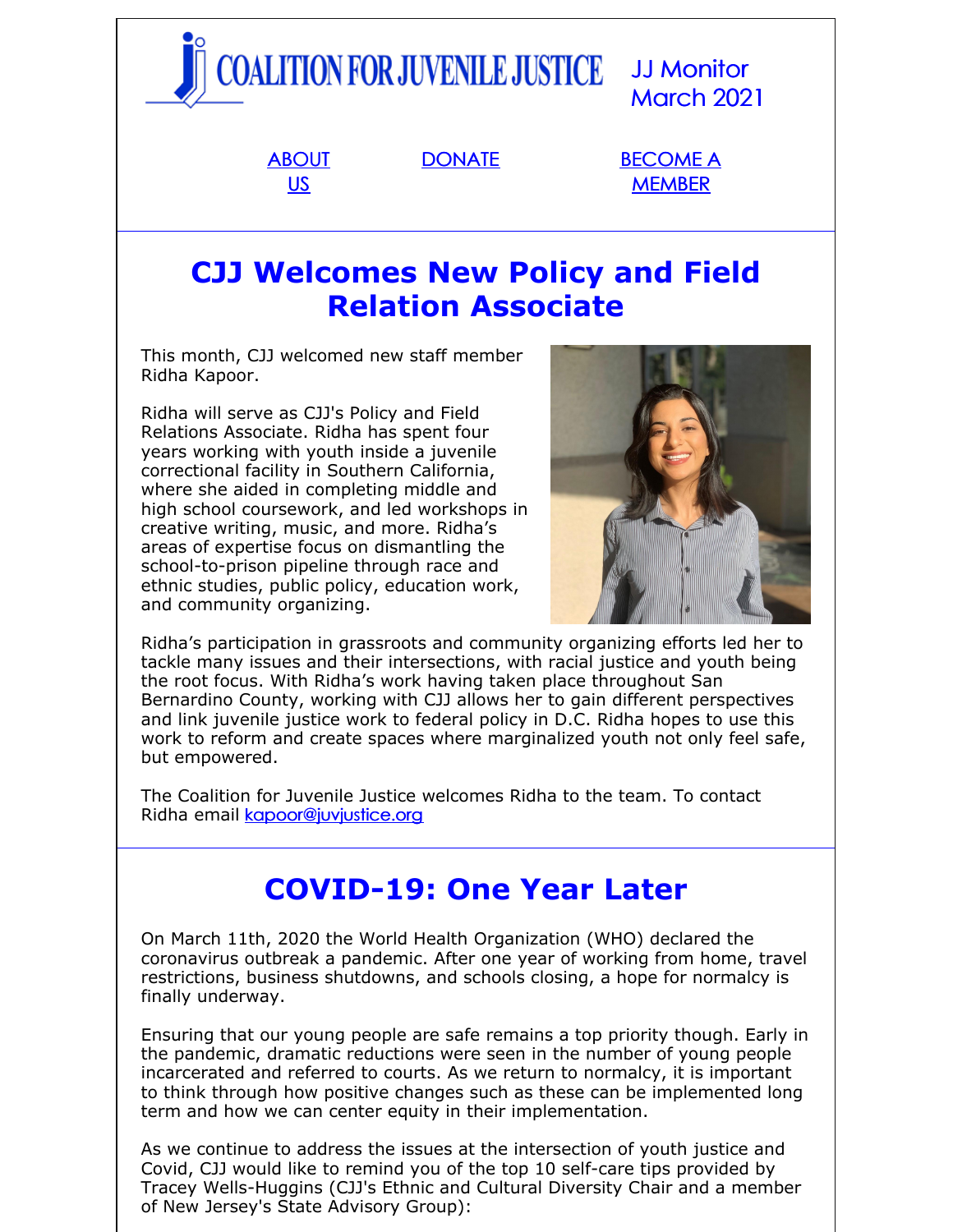1. Listen to your body! As a Somatics Practitioner, it is important that I have you understand that we are holding things within our soma/bodies that can lead to an immuno-compromised state. Rest and disengage when you need to! Breathe deeply, often, and intentionally.

2. Do something for your peace of mind and increased positive energy. Pray, meditate, do yoga, do calisthenics, take a walk. Data indicates that 10-15 minutes of dedicated activities like these daily are incredible effective for stress relief.

3. Limit social media, especially in the first hour of your waking day.

4. Get enough sleep! Disconnect! Again, I say, BREATHE!

5. Declutter and clean your key areas: Desks, closets, those "junk" drawers almost everyone has somewhere in the house. It's cleansing!

6. Read some great books. As the uber geek that I have always been, there is absolutely NOTHING like turning pages to soothe my nerves. However, I have found that audiobooks can be a great asset, too. Whichever you prefer, do it.

7. Make room for simple fun. You determine what that looks like for you and rock out!

8. Love on one another! Cuddle when you can! Observe social distancing practices with common sense, please. When safely at home, love heartily to help sustain one another.

9. Re-assess the things YOU value in life.

10. Celebrate each day! While there are so many things seemingly beyond our control, let's control the things we can: our thought life and the things we speak over our lives, loved ones, and circumstances. As any anxiety attempts to creep in, hold fast to your faith. Speak life, abundance, and health over yourselves and your loved ones often.

## **Register for CJJ's 2021 Virtual Annual Conference**

CJJ's 2021 Annual Conference: "Creating Healing Systems: Serving Today's Youth While [Transforming](http://juvjustice.org/events/conferences/2021-cjj-annual-conference) the Future" will be held virtually **Wednesday, June 9th through Friday, June 11th.**



**All content will be recorded and available for participants to view at their leisure for up to one year after the event.**

#### **Register Today!**

To learn more and/or to register for the conference, **[click](https://www.juvjustice.org/civicrm/event/register?cid=0&reset=1&id=69) here**. A draft of the conference agenda can be viewed **[here](http://www.juvjustice.org/sites/default/files/resource-files/2021 2.19.pdf)**.

> Early Bird Registration Jan 15 - May 31

\$200/ Member \$250/ Non-Member \$95/ Student

Regular Registration June 1 - June 8

\$250/ Member \$300/ Non-Member \$100/ Student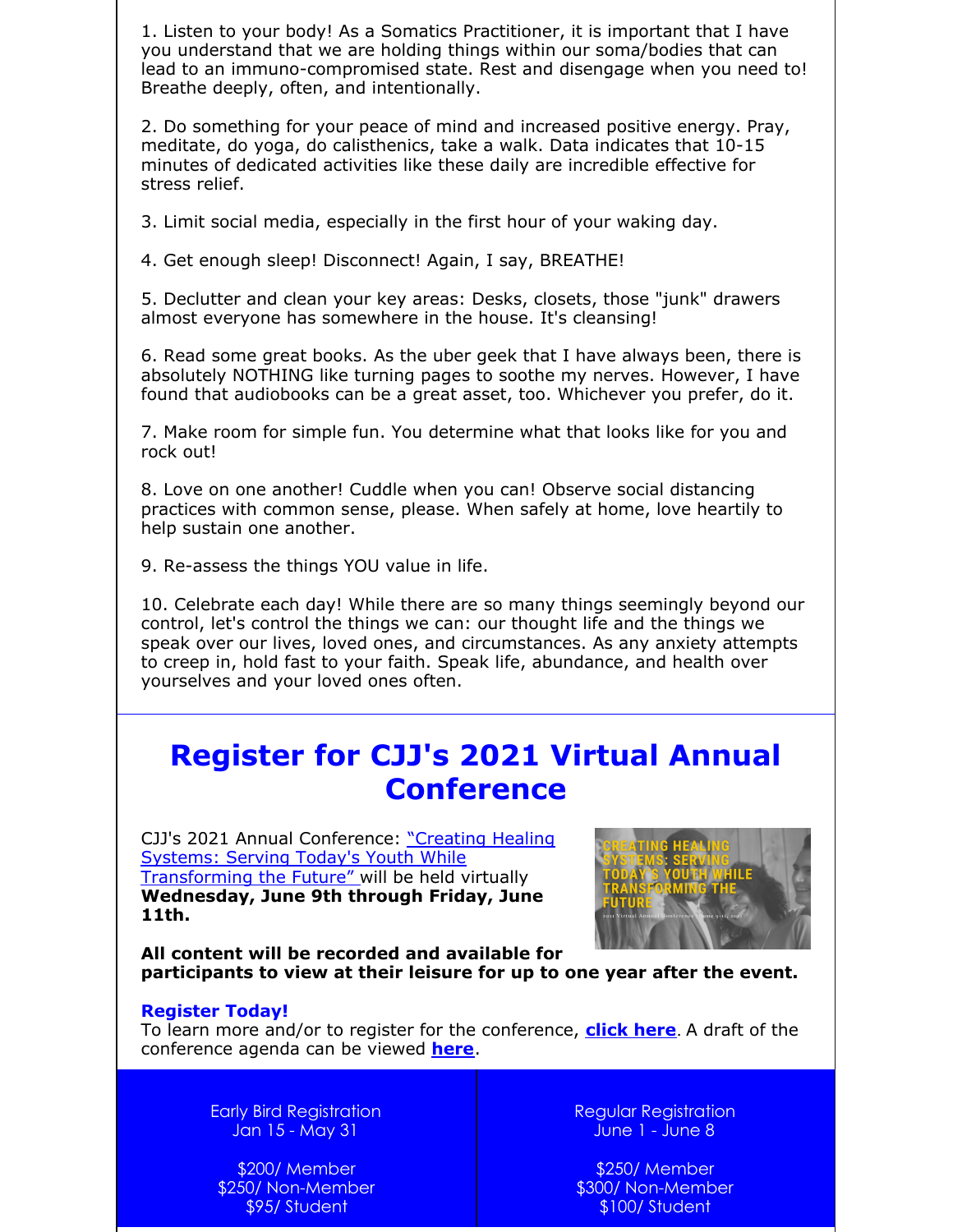# **SAVE THE DATE: Racial and Ethnic Disparities Conference**

CJJ's 2021 R/ED [Conference:](http://juvjustice.org/2021-racial-and-ethnic-disparities-conference) "A Call for Justice: Confronting Racial and Ethnic Disparities" will take place at the **Omni [Louisville](https://www.omnihotels.com/hotels/louisville) Hotel** in Louisville, Ky. **Monday, November 1st through Thursday, November 4th**.

### **Registration is Now Open:**



To make your hotel reservations click **[here](https://www.omnihotels.com/hotels/louisville/meetings/cjj-r-ed-conference-10302021)**. To register for the conference click **[here](http://www.juvjustice.org/civicrm/event/register?cid=0&reset=1&id=70)**. **Registration is limited.** To view a draft of the agenda click **[here](http://www.juvjustice.org/sites/default/files/resource-files/Conference Draft Agenda 3.17.pdf)**.

## **CJJ Releases New Youth Manual**

Young people play an important role on their State Advisory Group. They offer a unique perspective to SAGs on which policies, programs, and changes will be most effective to the youth justice system. The Coalition for Juvenile Justice is excited to release a new **Youth [Manual](http://www.juvjustice.org/sites/default/files/resource-files/Youth Manual-2-compressed.pdf)** for new and [continuing](http://juvjustice.org/our-work/member-engagement) youth State Advisory Group (SAG) members.

To view the Youth Manual in its entirety **[click](http://www.juvjustice.org/sites/default/files/resource-files/Youth Manual-2-compressed.pdf) here**.

# **Join CJJ!** Click here to learn more

about CJJ [memberships.](http://juvjustice.org/about-us/members)

# **A Call For Participants**

The University of Nevada, Reno is conducting a research project entitled **Parents' Experiences with their Child in Detention**.

The intention is to distribute a survey link to parents of children who have been committed to a juvenile detention facility, to learn more about how their child's incarceration has affected them as a parent. While there is an abundance of literature on the effects of adult incarceration on families and children, and the importance of parental involvement for juvenile justice outcomes, there is very little research on how juvenile incarceration affects parents.

With your help, the University can reach more potential participants than they could alone. The results from this study may be informative for juvenile justice reform efforts, judges, and advocacy groups, as well as the general public. A better understanding of the effects of juvenile incarceration on parents and families is imperative to improving the juvenile justice system and reducing harm to families, while improving prospects for system-involved youth.

The survey linked **[here](https://tinyurl.com/JJParent)** should take less than 10 minutes to complete. The surveys are confidential, and include an option for participants to sign up for a virtual focus group discussion. Survey participants will be entered into a drawing for one of 10 Amazon gift cards worth \$5 - \$20. All focus group participants will receive an Amazon or Visa gift card (their choice) worth \$25.

If you'd like more information, please email the University of Nevada's research team at [ksnider@unr.edu](mailto:ksnider@unr.edu).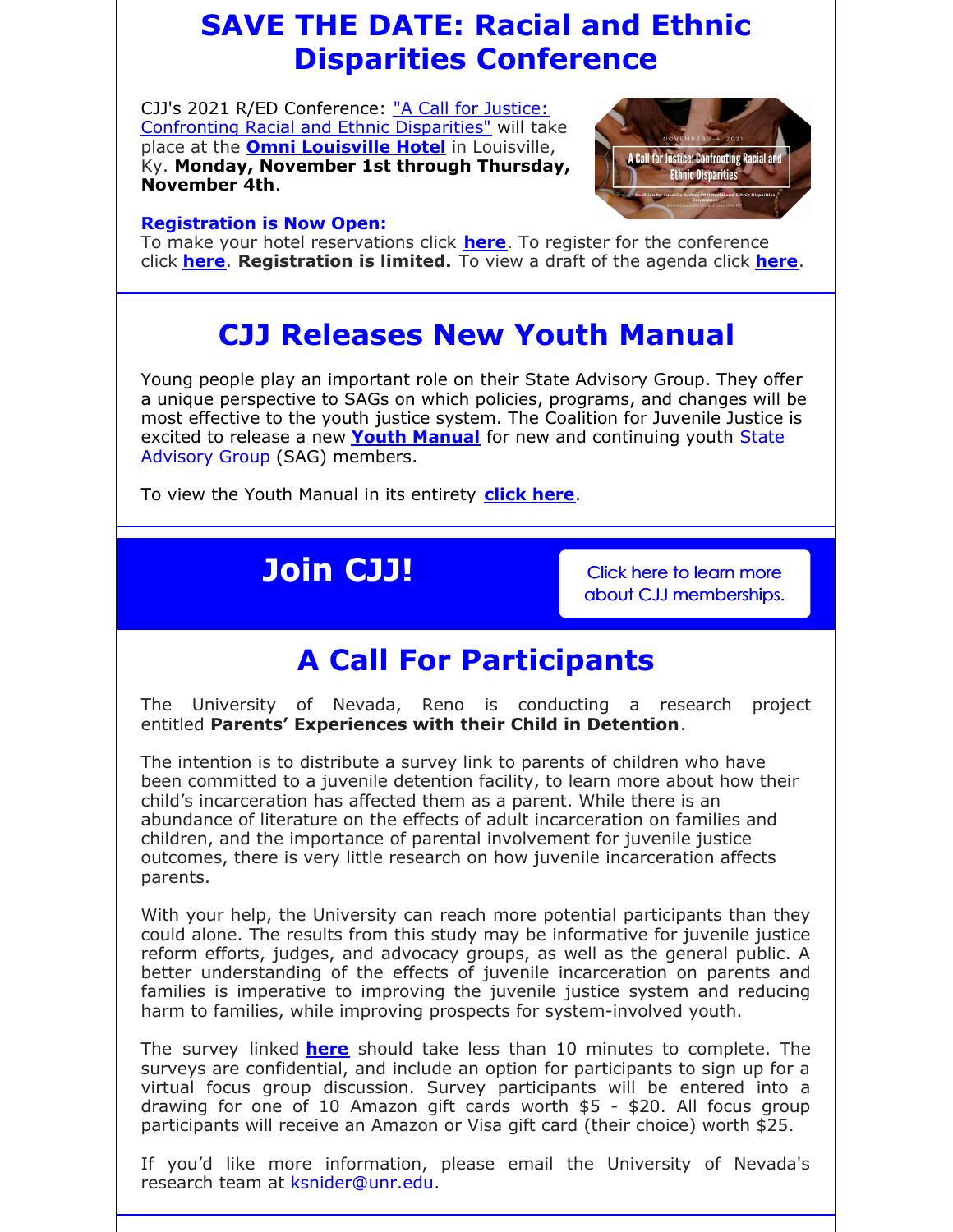# **Join CJJ's Book Club Program Today!**

### **CJJ's Book Clubs are free to everyone.**

**JOIN US TODAY at 3pm Eastern** for our first book club. Vicki Reed, author of "The Car [Thief"](https://www.google.com/books/edition/The_Car_Thief/lZqYDQAAQBAJ?hl=en&gbpv=1&printsec=frontcover) will hold a discussion on her book, which is a fictional account examining the criminalization of youth charged with status offenses.

Whether you have read the book or want to know more about it, the [discussion](https://register.gotowebinar.com/register/4036645147941516299) is open for dialogue. To purchase **[click](https://www.amazon.com/Car-Thief-V-Reed/dp/B087HDKML4/ref=sr_1_1?crid=34TVOFM74Y7PN&dchild=1&keywords=car+thief+vicki+reed&qid=1615416570&s=books&sprefix=the+car+thief+by+vicki+%2Cstripbooks%2C149&sr=1-1) here**. To register **click here**.

### **Second Quarter:**

Join us **Thursday, June 24, 2021 3pm-4pm Eastern** for a conversation with Desmond Williams about his book, which confronts issues pertaining to Black boys from the perspective of a teacher, principal, parent, and concerned citizen.

To purchase the book **[click](https://www.nylinka.org/products) here**. To register to join click **[here](https://attendee.gotowebinar.com/register/6666698953055068427)**.

# **Upcoming Webinars**

### **From Prison Walls to College Halls: Achieving Success in the Face of Adversity**

## **Friday, April 9,2021 at 3pm-4pm ET**

Join author, Hameen Shabazz on a journey from hopelessness to hopefulness as he bestows a holistic and interpersonal approach to the youth justice system, foster care, and transitioning through America's re-entry programs. The journey, words, trials, and triumphs Hameen Shabazz shares to disentangle professional and personal issues divulges a systemic blue print to a successful life after incarceration.

### **Presenter:**

*Hameen Shabazz*, Founder, [Project](https://dare2live.life/) NAS

This webinar is free for CJJ members. To become a member **[click](http://www.juvjustice.org/civicrm/contribute/transact?reset=1&id=2) here**. To register for this webinar **[click](https://attendee.gotowebinar.com/register/6171551482231338511) here**.

### **Engaging Policymakers: How Youth Advocates Are Leading State Juvenile Justice Reform**

## **Thursday, May 13,2021 at 4pm-5pm ET**

Engaging policymakers, advocating for legislative changes, and reforming systems can be difficult,

especially when there are significant barriers including incarceration. While at Green Hill School, a state-run detention facility in Washington, a group of young men have played an integral role in state juvenile justice reform. Since March 2018, this group of young men has helped pass bills that extend juvenile court jurisdiction to age 25, remove the auto-decline requirement, phase out the placement of youth charged with status offenses in detention facilities, and increase the use of community-based alternatives and







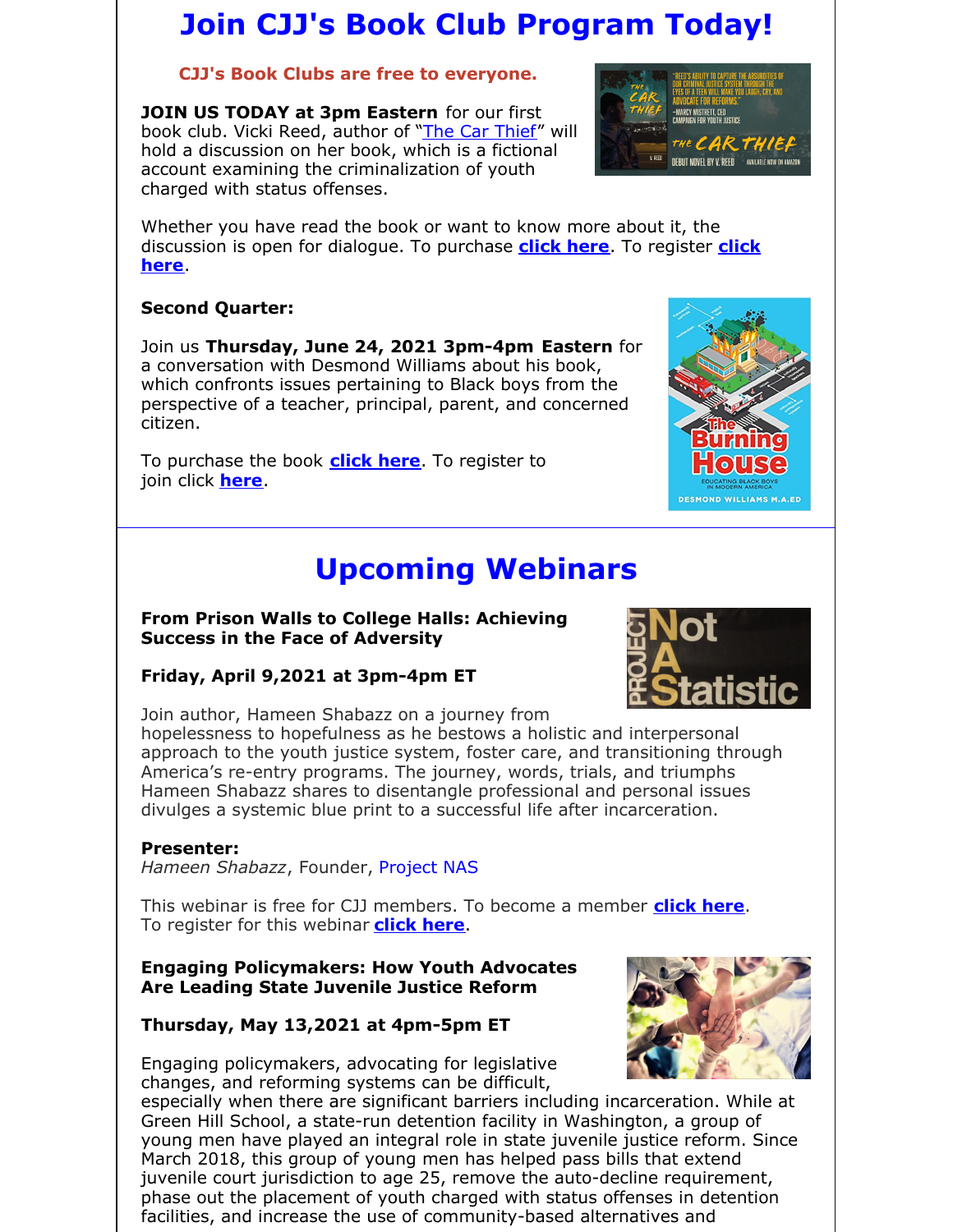enrichment opportunities in place of confinement.

This legislative season they are focusing on a bill that will extend the age of Juvenile Jurisdiction to 26.

During this webinar, Green Hill School will present their impressive story of engagement with policymakers in Washington State and how they were able to effect change. Attendees will learn about the importance of advocacy within the juvenile justice system and how State Advisory Groups and adult partners can support youth advocates, especially those currently involved in the system.

#### **Presenter:**

*Aaron Toleafoa*, Emerging Leaders Committee (ELC) Chair, Coalition for Juvenile Justice; Member, Washington State Partnership Council on Juvenile **Justice** 

This webinar is free for CJJ members. To become a member **[click](http://www.juvjustice.org/civicrm/contribute/transact?reset=1&id=2) here**. To register for this webinar **[click](https://attendee.gotowebinar.com/register/9201007284379353360) here**.

# **Would You Like to Blog for CJJ?**

CJJ is looking for bloggers for **CJJ [Today](http://www.juvjustice.org/blog)** to author stories and posts about juvenile justice. We're [particularly](http://www.juvjustice.org/about-us/state-advisory-group-members) interested in stories from **State Advisory Group members** or staff, CJJ **[individual](http://juvjustice.org/about-us/members/individual-memberships)** or **youth [members](http://juvjustice.org/youth-members)**, and

CJJ **[organizational](http://www.juvjustice.org/about-us/members/organizational-memberships) members**, about issues at the state or local level, interesting programs or approaches, and perspectives about the course of



juvenile justice reform at the local or state level. We also welcome blog posts from other juvenile justice system stakeholders. Blog posts can be between 400-750 words in length. Click **[here](http://files.constantcontact.com/31e4a892301/ae2fa24f-a0c7-4002-a04b-2d9a65ad104a.pdf)** to see our other guidelines for blogs.

Suggested topics could include:

- School to Prison Pipeline
- Girls in the Juvenile Justice System
- Remedying Racial and Ethnic Disparities
- Adolescent Brain Development
- Evidence-Based Practices
- Status Offenses
- Family and Youth Involvement
- Promising Practices or Program Spotlights

If interested please email [info@juvjustice.org](mailto:info@juvjustice.org) for more details.

## **Member Spotlight: R Street**

The R Street Institute is a free-market think tank advancing real solutions to complex public policy problems. R Street Institute is a nonprofit, nonpartisan, public policy research organization. Their mission is to engage in policy research and outreach to promote free markets and limited, effective government. R Street works extensively on both state and national policy, and focus on issues that other groups tend to neglect.



A comprehensive juvenile justice reform package that's under consideration in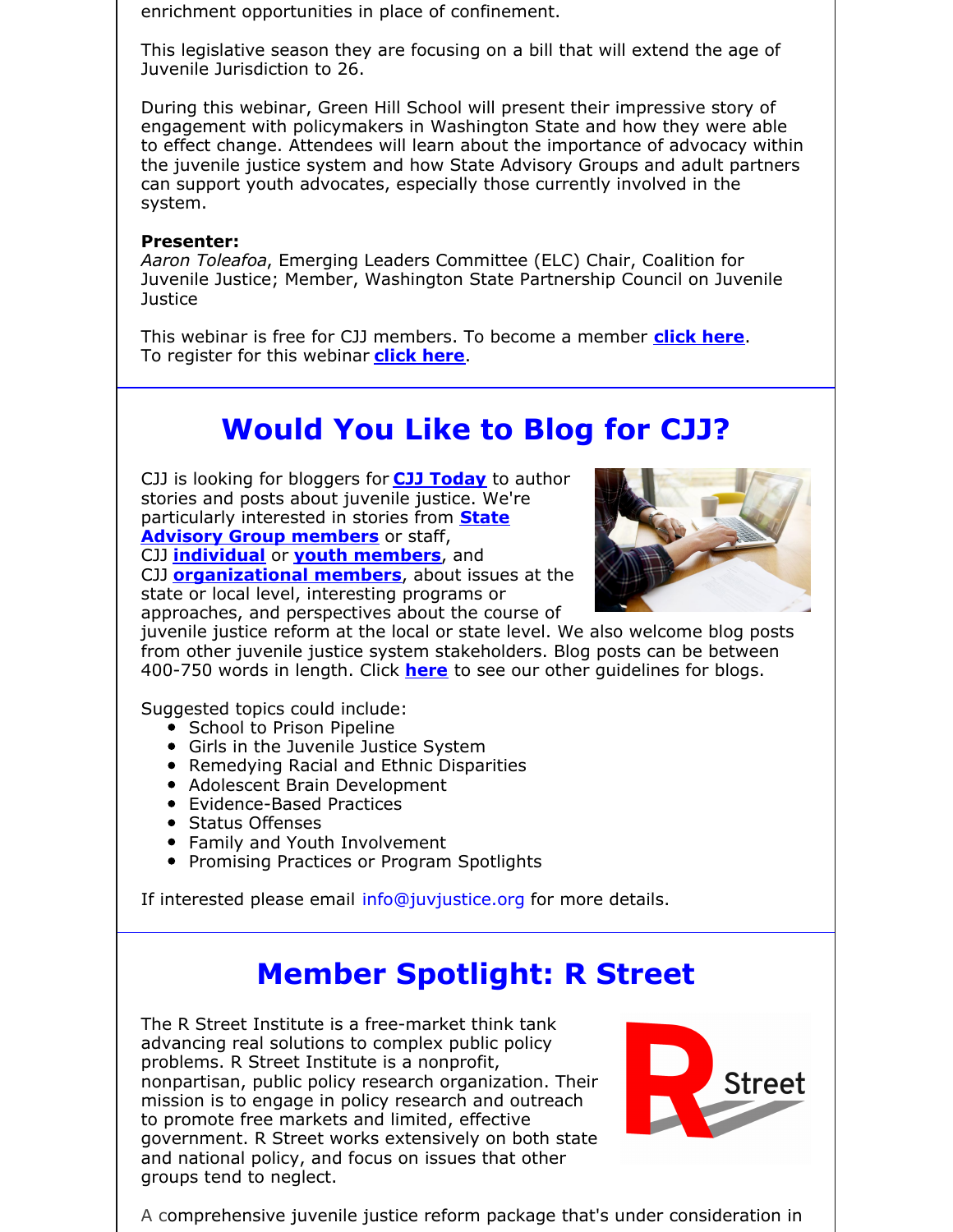Maryland would address several of the points raised by R Street policy experts.

The Maryland Youth Justice Coalition (MYJC) is a group of advocates and policy experts dedicated to creating a more fair and equitable criminal justice system in Maryland where youth are not only given opportunities and options, but public safety is uplifted. The coalition is dedicated to supporting evidencebased, culturally competent, and gender-responsive solutions that are vetted by directly impacted individuals and promote positive youth development and public safety. Formerly known as the informal Maryland Juvenile Justice Working Group, members of MYJC advocated for the founding of Maryland's Juvenile Justice Reform Council, successfully passing legislation to establish the council in 2019. Following community listening sessions, in-depth data analysis by The Vera Institute of Justice, and bipartisan debate and agreement among policymakers, practitioners and scholars, the Council released their recommendations for reform in January 2021. Those recommendations resulted in a legislative package (HB 1187/SB 853) that is now moving through the legislature. HB 1187 passed out of committee just last week.

The legislative package aims to: 1) establish a minimum age of juvenile court jurisdiction at 13 years, except in very serious circumstances in which jurisdiction begins at 10 years; 2) remove traditional school misbehavior from the definition of a delinquent act; 3) expand opportunities for early diversion and mandate it in some instances; 4) institute limits on the length of youth probation; and 5) prevent youth charged with a misdemeanor or technical violation of probation as their most serious offenses from being incarcerated, among other things. Many of these recommendations follow in the footsteps of successful reforms implemented in places like Kansas, Utah and Kentucky. As an ally of the MYJC, the R Street Institute also recently published the first ever statewide scan of youth diversion programs used or run by law enforcement agencies in Maryland, successfully connecting with over 50 county and municipal law enforcement agencies. R Street staff found that if you are a young person in Maryland, whether or not you have an opportunity for diversion prior to a referral to the Department of Juvenile Services depends almost entirely on the county you live in. And while several existing law enforcement-driven youth diversion programs in Maryland were able to produce and report positive outcomes, outcome data is not publicly tracked or analyzed in a standardized manner. Likewise, program eligibility and program components vary from one place to another, although most programs focus on youth alleged to have committed first-time misdemeanors.

Fortunately, some law enforcement agencies without diversion programs have expressed interest in starting or restarting them, and the successful expansion of law enforcement-driven diversion and program efficacy can be supported across the entire state with just a bit of action from Annapolis.

#### **Events and Trainings**

**Annie E. Casey [Foundation](https://www.aecf.org/)**'s Juvenile Justice Youth Advisory Council will host "Young Adult Perspectives on Federal and State Youth Justice Development and Opportunities" March 23rd at 2pm Eastern. **[Click](https://pretrial.zoom.us/webinar/register/7716147130813/WN_rb5-lck7TRmg0Ib25MZpBg) here** to register.

The **National [Network](https://nn4youth.org/events/2021-summit/) for Youth** (NN4Y) will host their Virtual NN4Y Summit on March 24th through March 25th. **[Click](https://www.eventsquid.com/contestant-reg.cfm?event_id=11698) here** to register.

**Partnership for Strong [Communities](https://www.eventbrite.com/o/partnership-for-strong-communities-122224625)** will host the March 2021 IForum Tuesday, March 30th at 10am Eastern. **[Click](https://www.eventbrite.com/e/march-2021-iforum-innovation-and-success-in-homelessness-prevention-tickets-144053775721) here** to register.

**The [National](https://www.ncjfcj.org/) Council of Juvenile and Family Court Judges** (NCJFCJ) will hold two national conferences in 2021, the virtual **National [Conference](https://www.ncjfcj.org/events/2021-national-conference-on-juvenile-justice/) on Juvenile Justice**, March 21- 24, 2021, and the **84th Annual [Conference](https://www.ncjfcj.org/events/84th-annual-conference/)** in St. Louis, MO, July 18 - 21, 2021. Click conference title to register.